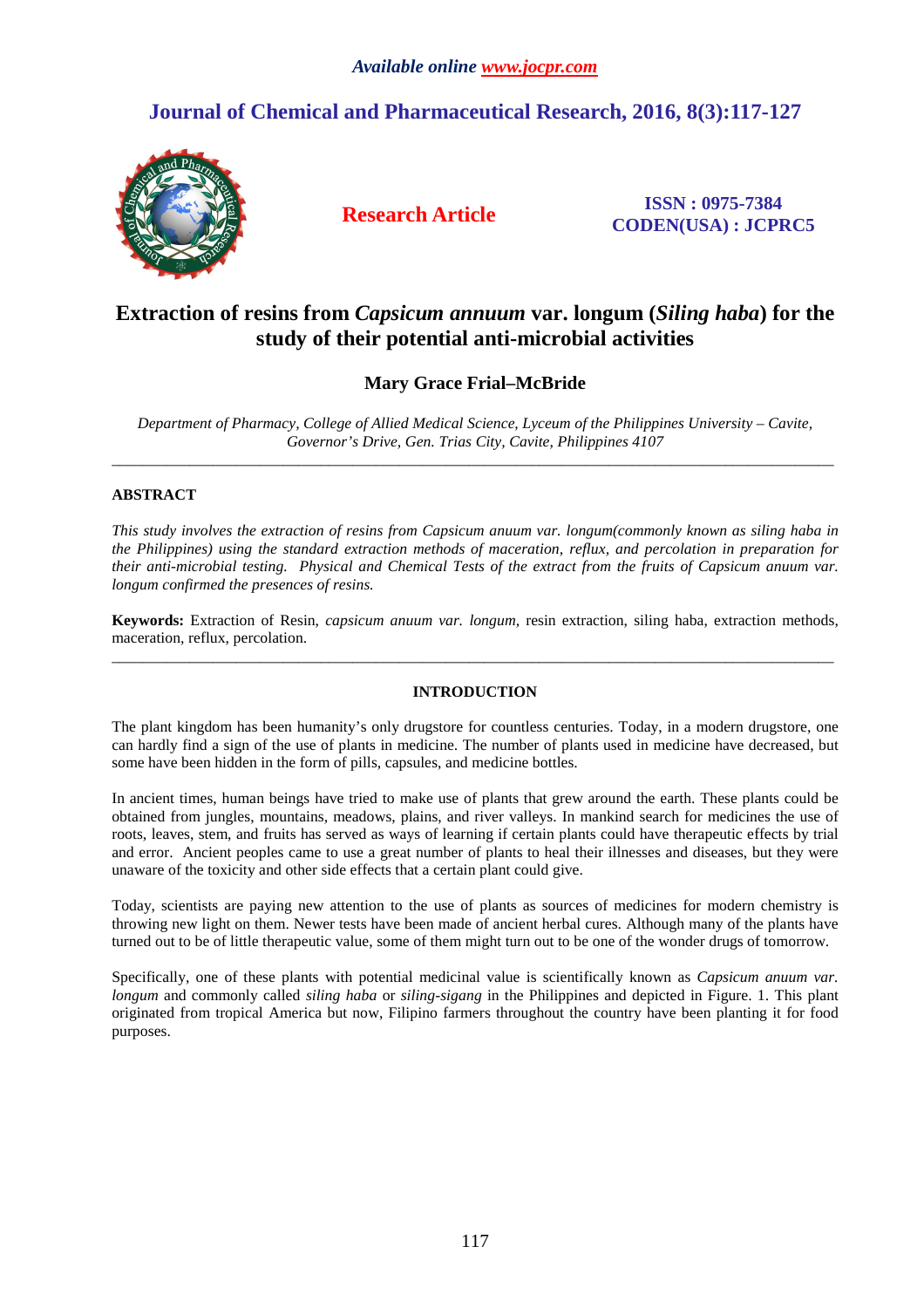

**Figure 1. Photo of fruits of** *Capsicum anuum* **var. longum (Siling haba)** 

## **1.1 Background of the Study**

According to Dr. Russel of the Department of Horticultural Science, North Carolina State University, *Capsicum anuum* form the *Solanaceae* family. It is an annual herb with with leaves that are arranged alternately and has small white or greenish flowers. The fruit is shiny, tapered berry of various colors. Tropical America is its origin where it can be found as a house plant or interioscape, a landscape in vegetable gardens, and a landscape as cultivated, tender, herbaceous annual. Poisoning from leaves and fruits may occur with symptoms like burning or stinging of lips, tongue, and throat, nausea, vomiting, and diarrhea. Burning sensation of the eyes and skin may also occur. The most edible part of *Capsicum anuum* is the fruit, especially when raw or cooked. It is toxic only if large quantities are eaten.[15]

The familiar pod like fruits called "pepper" are native to tropical America. They belong to the nightshade family (*Solanaceae)* just like as tomatoes and potatoes, which are also of American origin. The plants are of genus Capsicum, a shrubby annual or perennial that grows from two to four feet high. The flowers are white and the fruits are green until they ripen. Ripe fruits range in color from orange to bright deep red.

Different climatic conditions and long cultivation have produced many varieties of *Capsicum*, differing in the size and the shape of the pods and in taste. There are two general types of pepper: the mild or sweet peppers and the hot and pungent varieties. The hot types are used chiefly for seasoning and sauces.

The author decided to focus more on the hot and pungent type of peppers in this plant category. It is believed that chili peppers have a biting taste. The long Mexican chilies are used fresh, added to pasta dishes, and are ingredients in chili sauces.

## **1.2 Glossary**

This subsection defines the various technical terms used in the study:

**Anti-microbial**. It refers to the inhibition of the growth of microorganism. It also refers to a drug used to oppose growth of microorganism or to a drugs which prevents the growth of microorganisms.<sup>1</sup>

**Assay, Microbiological.** This is a quick and simple biochemical research technique employed principally for analysis of vitamins, amino acids, and other nutrient. [2]

**Carminatives**. Substances that have the power to relieve flatulence or colic. <sup>3</sup>

**Condiments**. Substances that can make the food savory. <sup>4</sup>

**Extract.** This refers to certain concentrated substances prepared from another. To pull or draw out by force or effort. 5

**Extraction.** It is the act or process of extracting, involving of processing or extraction; the separation of medicinally active portion of the plant or animal tissues, from the inactive portion of plant or animal tissues, from the inactive or inert components through the uses of selective solvent and standard extraction procedures. <sup>6</sup>

**Extractive**. This is the dark-colored insoluble substance produced in the preparation of extract by evaporation.<sup>7</sup>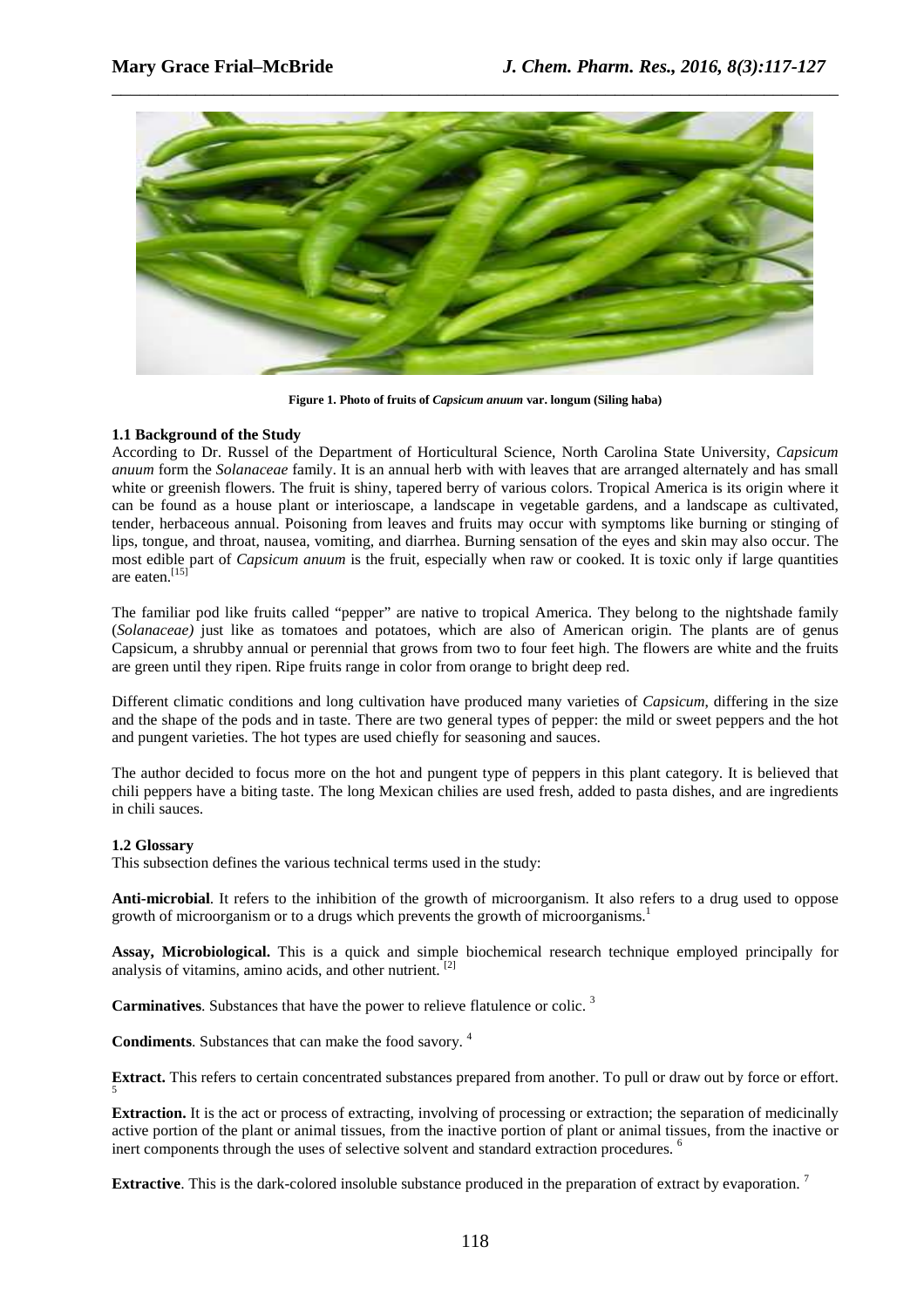Fruit. This is a seed containing part of the plant and used as food. <sup>8</sup>

**Local irritant.** A substance that causes or gives rise to the irritation.<sup>9</sup>

**Maceration**. This refers to the process of extraction by soaking the properly comminuted drug or substance in the menstruum until the cellular structure is thoroughly penetrated and the soluble portion are softened and dissolved without heating.<sup>10</sup>

\_\_\_\_\_\_\_\_\_\_\_\_\_\_\_\_\_\_\_\_\_\_\_\_\_\_\_\_\_\_\_\_\_\_\_\_\_\_\_\_\_\_\_\_\_\_\_\_\_\_\_\_\_\_\_\_\_\_\_\_\_\_\_\_\_\_\_\_\_\_\_\_\_\_\_\_\_\_

**Microbiological Test.** This refers to the test for the demonstration of the level of effectiveness of any added antimicrobial agent.<sup>11</sup>

**Microorganism.** This is a minute form of life, individually, too small to be seen by naked eye. <sup>12</sup>

**Percolation**. This is the process of the slow passage of a liquid through a filtering medium; an operation of filtration which consist in placing any substance, the virtues of which are to be extracted by a menstruum, in a funnel shaped instrument having a septum prepared with holes, or it's tube stuffed with cotton and pouring fresh portions of the menstruum upon it until all its virtues have been extracted.<sup>13</sup>

Percolator. This is an apparatus for extraction of drugs with liquid solvent by downward displacement.<sup>14</sup>

**Reagent**. This refers to the substances used either as such or as constituents of solutions, a substance used to produce a chemical reaction. <sup>15</sup>

**Reflux.** This is the process of boiling so that a vapor is liquefied and returned to the boiler. <sup>16</sup>

**Resins**. These are amorphous substances products with a complex chemical nature. Physically, they are usually hard, or translucent and when heated, they soften and finally melt.

**Rubefacient.** This refers to any substance that causes redness of the skin; an agent causing redness of the skin, producing a local congestion, the vessel becoming dilated and simply the blood increased. <sup>18</sup>

**Solvent.** It is any substance where the solute is dissolved.<sup>19</sup>

**Stimulant.** It is any substance that can cause an increase in the activity of some parts of the brain and spinal cord.<sup>20</sup>

**Agar**. It is solidifying agent, desirable in microbes which needs a solid medium. This is a complex polysaccharides derived from a marine algae.<sup>21</sup>

**Antibiotic**. It is an anti-microbial agent produced naturally by a bacterium fungus.<sup>22</sup>

**Autoclave**. This is an equipment for sterilization steam under pressure, usually operated at 15psi and 121 degree Celsius.<sup>23</sup>

**Antifungal.** This is the act of destroying or killing of the fungi.<sup>24</sup>

**Aseptic.** It is free from or doing away with microorganism that produce disease or putrefaction.<sup>25</sup>

**Aseptic Technique.** It is used in microbiology to exclude contamination.<sup>26</sup>

**Candida Albicans**. It is an acute or chronic superficial disease producing lesion in mouth, vagina, skin or nails. It can be a systemic disease, sometimes by hematogenic.  $27$ 

**Dissemination**, involving lungs, heart, kidney, brain and other organ.<sup>28</sup>

**Culture.** The microbes that grow and multiply in culture medium.<sup>29</sup>

**Culture Media**. It is any material in which microorganism find nourishment in which they can reproduce.<sup>30</sup>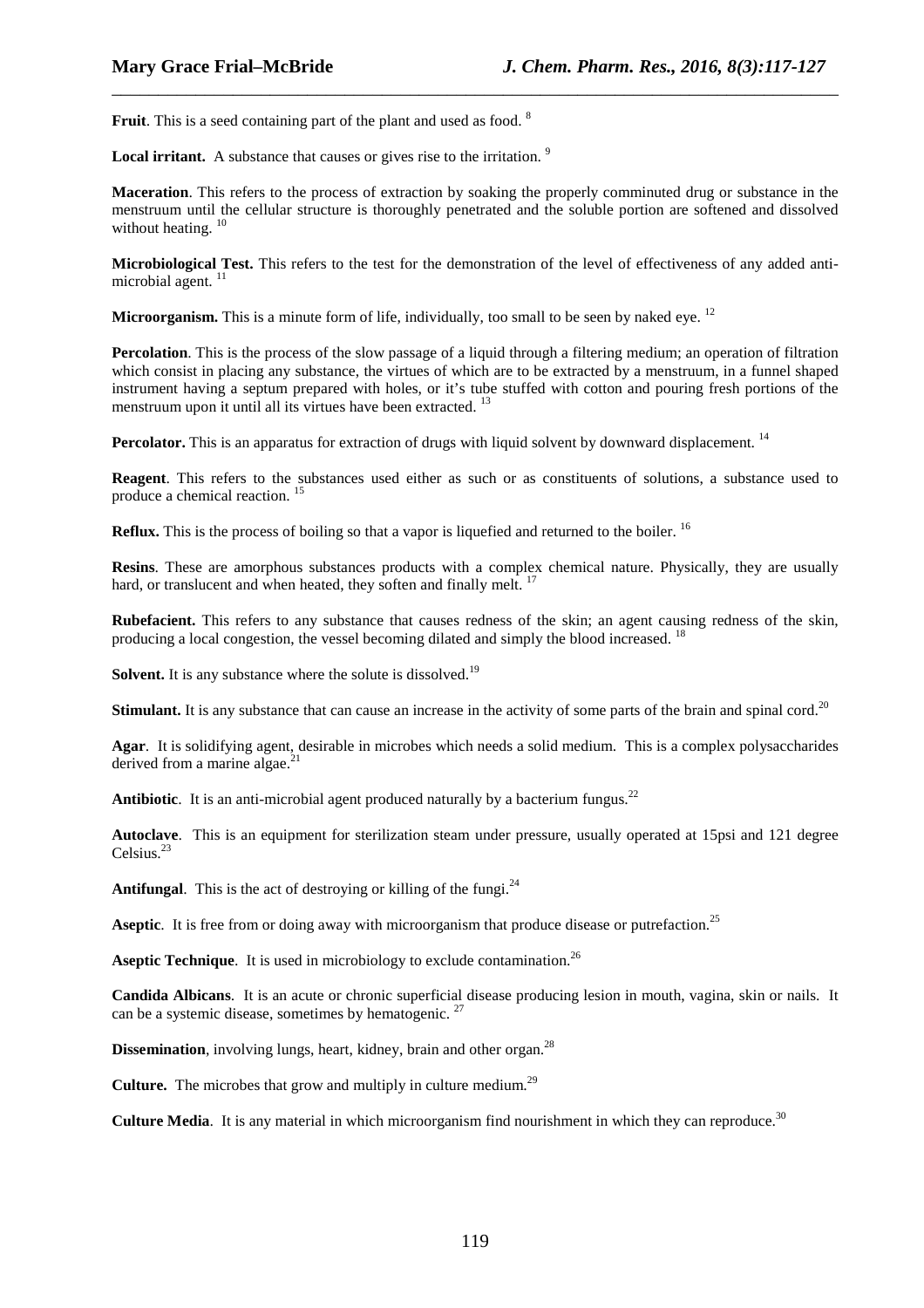*Escherichia coli*. It is a bacteria normal in habitat of large intestine of vertebrates, including human presence is beneficial because it help produce certain vitamin and break down under stable food stuff, the manifestation of E. coli cause bloody diarrhea when it grows in the intestine.<sup>30</sup>

\_\_\_\_\_\_\_\_\_\_\_\_\_\_\_\_\_\_\_\_\_\_\_\_\_\_\_\_\_\_\_\_\_\_\_\_\_\_\_\_\_\_\_\_\_\_\_\_\_\_\_\_\_\_\_\_\_\_\_\_\_\_\_\_\_\_\_\_\_\_\_\_\_\_\_\_\_\_

**Incubation Period.** This is the time interval between the actual infection and first appearance of any sigh and symptoms of disease.<sup>31</sup>

**Nutrient.** The medium commonly used liquid complex medium that is media for which the exact chemical composition veins slightly from batch.<sup>32</sup>

**Nystatin**. It is a polyene anti-fungal antibiotic. It was isolated from Streptomycin, noursci in 1950 and originally named "Fungicidin" (Haun & Brocin, 1951). It is used for skin infection, oral candidiasis (thresh) vagina candidiasis, candidiasis of GIT.<sup>33</sup>

**Purification**. The act or operation of removing impure noxious or foreign matter.<sup>34</sup>

**Resistant**. The organism that are not inhibited by microbes.<sup>35</sup>

**Staphylococcus aureus**. This are gram positive, non-motile, non-spore forming spherical cells found on the skin, anterior nares and mucous membrane of the majority of healthy adults.<sup>36</sup>

#### **Statement of the Problem**

The problem that this study sought to answer is how to extract resins of *Capsicum anuum var. longum* in preparation for their anti-microbial testing.

Specifically, the study sought to answer the following questions:

1. How was the plant sample collected and prepared?

- 2.What preliminary test was used to identify the presence of resin in the plant sample?
- 3.What method of extraction, isolation and purification was used?
- 4.What tests were used to confirm the presence of resin?

## **Significance of the Study**

Inasmuch as the Philippines is a developing country with an abundance of natural resources, particularly medicinal plants, which can be utilized to address the mounting health needs of the Filipino people specifically for the treatment of human diseases, the identification of medicinal plants and the extraction testing of drugs from these plants have become very important.

Nowadays, natural sources of drugs are very important to men, since prices of most commodities, including drugs are continuously increasing. Hence, the researcher decided undertake the initial step in discovering and isolating drugs from medicinal plants by extracting resins from *Capsicum anuum var. longum* for the investigation of their potential anti-microbial properties.

Past studies have pointed to the potential of the fruit of *Capsicum anuum var. longum*.

So the researcher decided to continue investigating the anti-microbial of the resins of *Capsicum anuum var. longum* fruit in order to provide consumers with a cheaper and effective alternative for to the very costly today's prefabricated anti-microbial medicines.

## **4. Review of the Literature**

#### **4.1 Foreign Studies**

This section presents a review of foreign and local studies concerning the *Capsicum anuum var. longum* fruit.

The antimicrobial activity of plant oils and extracts has been recognized for many years. However, few investigations have compared large numbers of oils and extracts using methods that are directly comparable. In the present study, 52 plant oils and extracts were investigated for activity against *Acinetobacter baumanii, Aeromonas veronii biogroup sobria, Candida albicans, Enterococcus faecalis, Escherichia coli, Klebsiella pneumoniae, Pseudomonas aeruginosa, Salmonella enterica* subsp. *enterica* serotype *typhimurium, Serratia marcescens and Staphylococcus aureus,* using an agar dilution method. Lemongrass, oregano and bay inhibited all organisms at concentrations of  $\leq 2.0\%$  (v/v)Six.<sup>[20]</sup>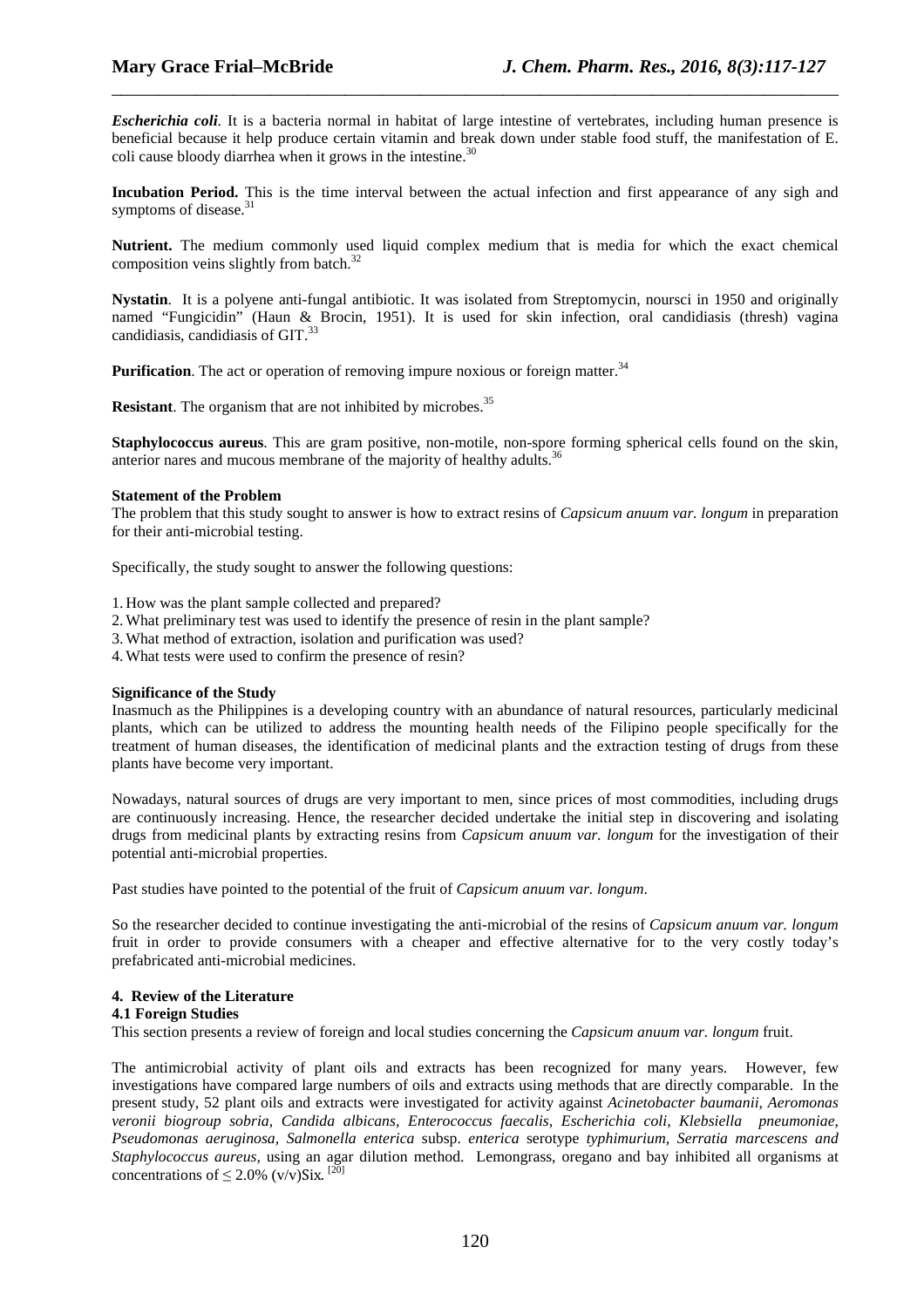Oils did not inhibit any organisms at the highest concentration, which was  $2.0(v/v)$  oil for apricot kernel, evening primrose, macadamia, pumpkin, sage and sweet almont. Variable activity was recorded for the remaining oils. Twenty of the plant oils and extracts were investigated, using a broth microdilution method, for activity against *C. albicans, Staph.aureus* and *E. coli.* The lowest minimum inhibitory concentrations were 0.03% (v/v) thyme oil against *C. albicans* and *E. coli* and 0.008% (v/v) vetiver oil against *Staph.aureus.* These results support the notion that plant essential oils and extracts may have a role as pharmaceuticals and preservatives.

\_\_\_\_\_\_\_\_\_\_\_\_\_\_\_\_\_\_\_\_\_\_\_\_\_\_\_\_\_\_\_\_\_\_\_\_\_\_\_\_\_\_\_\_\_\_\_\_\_\_\_\_\_\_\_\_\_\_\_\_\_\_\_\_\_\_\_\_\_\_\_\_\_\_\_\_\_\_

In the environment, many microorganisms coexist in communities competing for resources, and they are often associated as biofilms. The investigation of bacterial ecology and interactions may help to improve understanding of the ability of biofilms to persist. In this study, the antibacterial and antibiofilm activities of esxtract *Capsicum annuum* L on the growth and biofilm formation of common pathogenic strains that isolates from the urinary tractinfection were examined. All 6 strains (2 *Klebsiella pneumoniae*, 2 *Pseudomonas aeruginosa* and 2 *E.coli*) isolated from the urine culture of hospitalized patients (Amir Al-Momenin Hospital, Zabol, Southeastern Iran) suffered from urinary tract infections during a period of one months were evaluated. The ESBL producing *Klebsiella pneumoniae*, *Pseudomonas aeruginosa* and *E. coli* were evaluated by disk diffusion test and growth and biofilm formation of common pathogenic strains were determined microtiterplate method. The results showed that different concentration of extract plant had significant effects on the bacterial growth and even at 5and 10mg/ml showed the most restrain in the biofilm formation of the isolate. Furthermore, the data demonstrate the biocontrol potential of *Capsicum annuum* L on the plank tonic growth and information biofilm of *Klebsiella pneumoniae*, *Pseudomonas aeruginosa* and *E. coli* and can suggest it as suitable biocide for the recirculating urine systems. [21]

A study was conducted to determine the antibacterial and antifungal activities of *Polygonum hydropiper* (L.) root extract on chloroform agains both bacteria and fungi using the disc diffusion method. The extract showed significant antibacterial activities against four gram-positive(*Bacillus subtilis, Bacillus megaterium, Stapphylococcus aureus and Enterobacter aerogenes, Salmonella typhi and Shigella sonnei*) bacteria. The minimum inhibitory concentration (MIC) values against these bacteria ranged from 16 to 64 ug/ml. The antifungal activities were found strong against six fungi (*Aspergillus fumigatus, Aspergillus niger, Aspergillus flavus, Candida albicans, Rizopus oryzae and Tricophyton rubrum*). It can be used in the folk medicine at different parts of the world to treat many diseases including bacterial and fungal infections. [22]

According to Liljana et al. (2013), several types of casaicinoids can be present in the oleoresin extracted from hot peppers can be made in many ways. The most appropriate, in our experiments is extraction by Soxlet, and this procedure was compared to extractions with vacuum filtration. We have used an ethanol as appropriate for extraction and quantification of *capsaicin* for food and pharmaceutical grade.

The content of *casaicin* the three different varieties of hot peppers with Macedonian origin was measured spectrometrically and results were compared with the sweet pepper variety as a control. Results of quantification measurements made for Soxlet oleoresins were different in a really special way from the results for vacuum filtration oleoresins, and it's due to conditions used for the procedure of extraction. These results are showing that for extraction of *casaicin* in different aims, conditions should be always adjusted. <sup>[23]</sup>

The use of natural products with curative aims is a common practive in any culture worldwide. It is mainly due to the activity of some extracts that they contain (terpens, essential oils, coumarines, flavonoids, etc.). The main aim of this chapter is to describe the techniques that allow evaluating the antimicrobial activity of palnts extracts and their essential oils against bacteria and fungi. The different methodologies will be differentiated in: Techniques on broth culture media, techniques on solid culture media, microwell techniques, aromatogram technique and bioauthographies. These techniques also allow establishing the Minimum Inhibitory Concentration (MIC) of the assayed products. [24]

## **4.2 Local Studies**

According to Quisumbing, *Capsicum anuum var. longum*, which is also known as long-pepper, Spanish pepper, or red pepper and being hot is used in pickles and for seasoning. *Capsicum anuum var. longum* comes from the family *Solanaceae.* Its fruit is greenish-yellow or red, oblong *landeolate*, more or less narrowed to the tapering tip, and is growing up to 6 centimeters and 1.5 centimeters across. It is employed in India as a principal ingredient of various curries and chutneys<sup> $[14]$ </sup> (See Plate 1)

According to the study made by Toledo, the fruit of *Capsicum anuum var. longum* contains an active principle, capsaicin, alkaloid, citric acid, palmitic acid, volatile oil, and fatty oils, pentosans and picrin. It is excellent source of Calcium, Iron, Phosporus, and Vitamin B. The fruit of *Capsicum anuum var. longum* is powerful local irritant, a heart stimulant, general stimulant and stomachic. It also states that externally, a piece of pepper is used as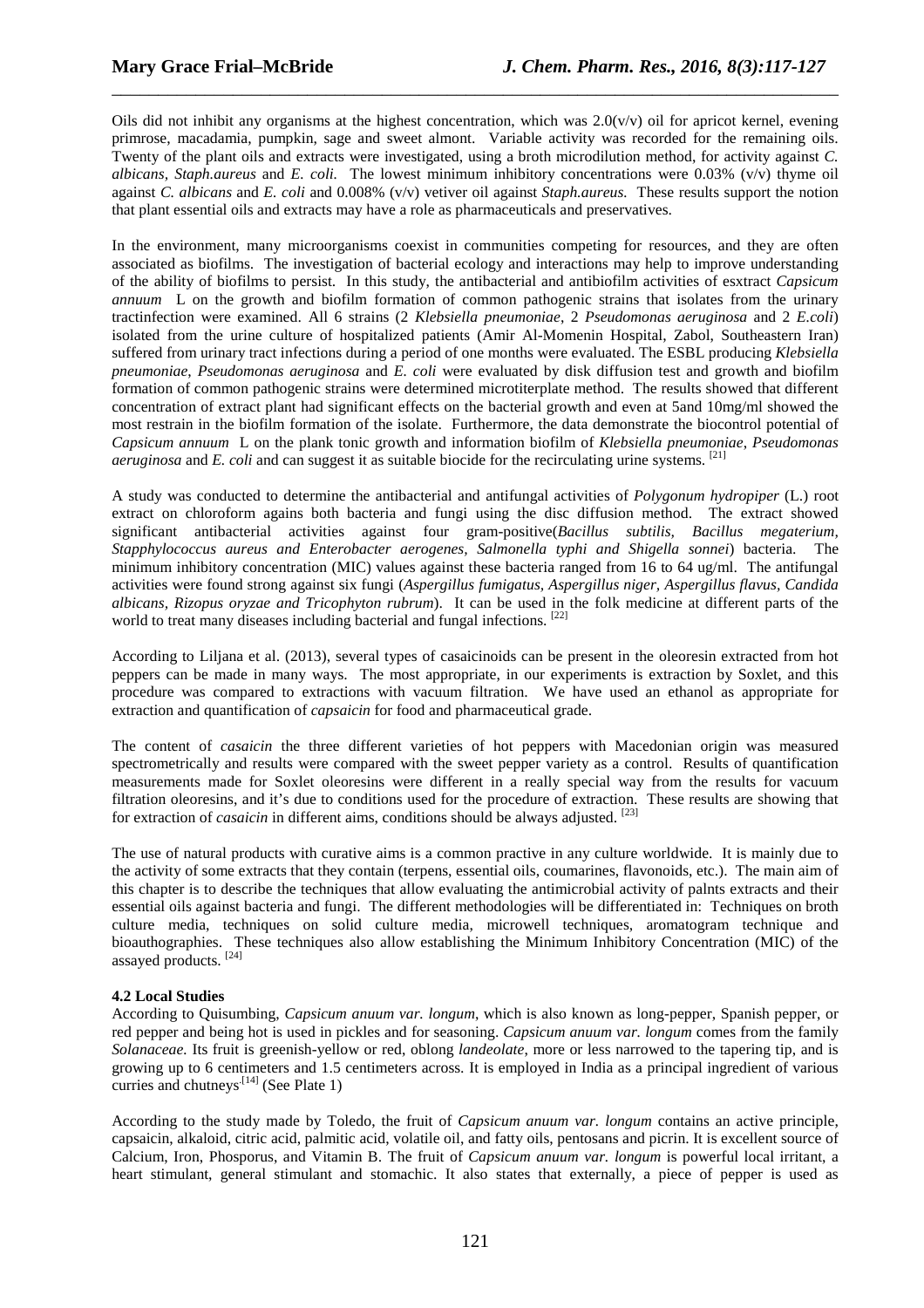rubefacients and as local stimulant for the tonsils in tonsillitis. In diphtheria, its application is said to hasten the separation of false membranes. Internally, the pepper can produce gastroenteritis if taken in large doses.<sup>[16]</sup>

\_\_\_\_\_\_\_\_\_\_\_\_\_\_\_\_\_\_\_\_\_\_\_\_\_\_\_\_\_\_\_\_\_\_\_\_\_\_\_\_\_\_\_\_\_\_\_\_\_\_\_\_\_\_\_\_\_\_\_\_\_\_\_\_\_\_\_\_\_\_\_\_\_\_\_\_\_\_

## **EXPERIMENTAL SECTION**

This section discusses the methods and procedures utilized to extract resins from the *Capsicuum anuum var. longum* fruit, from the collection and preparation of the plant sample to the extraction, purification and testing of the resins. The stands and scientific experimental method was used in this study.

## **5.1 Collection and Preparation of the Plant Sample**

The procedure for the collection of the plants samples and extraction of resins is summarized in the Flowchart shown **Fig.2.**

The fruits of the plant *Capsicum anuum var. longum that were* utilized in this study were gathered from different local communities in the Philippines. The fresh fruits were washed with clean water, cut into small pieces and then air-dried and further dried in the oven until they became crispy.

The dried fruits were then placed in a suitable container in preparation for the extraction testing procedures.

**5.2 Extraction of the Resin.** The resins were then extracted from dried fruits using the following methods of maceration, percolation, and reflux are following procedure summarized in the flowchart of **Fig. 2**



**Figure 2: Flow Chart of the Resin Extraction Procedure** 

**5.2.1 Maceration Method**. *Capsicum anuum var. longum* fruits were washed, cut into small pieces and oven dried. The researcher weighed one hundred grams of the dried fruits and macerated with sufficient amount of ninety-five percent alcohol for one to two days. The extract were evaporated and purified.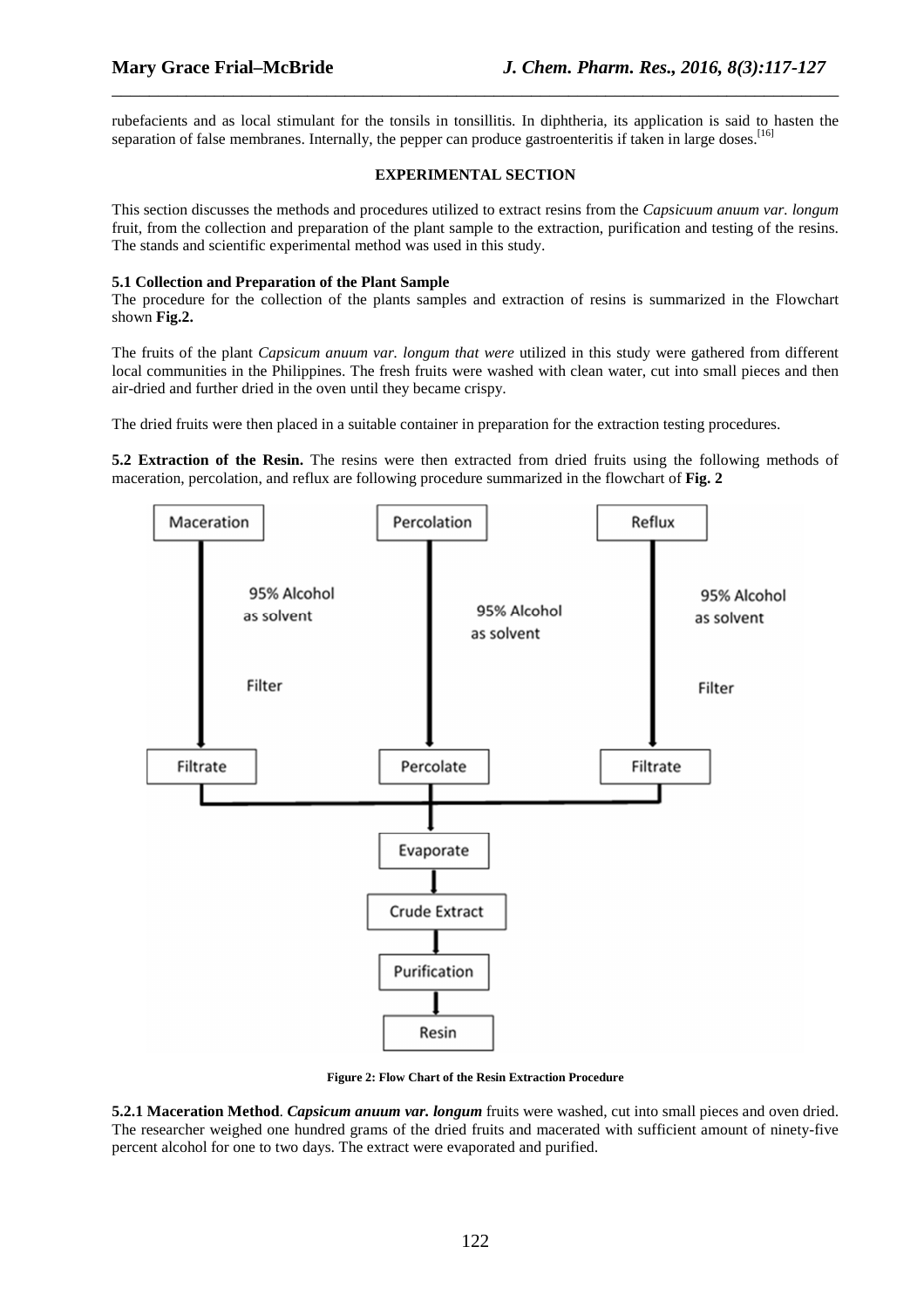In maceration, about one hundred grams of *Capsicum anuum var. longum* fruits was accurately weigh, cut into small pieces and air-dried; placed in a suitable container with sufficient quantity of ninety-five percent alcohol as solvent. Macerated for one to two days. The extract was filtered and the filtrate was places in soxhlet apparatus to recover the solvent needed for another extraction process. The constituent left over after recovering the solvent from soxhlet apparatus was placed in a clean evaporating dish and evaporated to near dryness in water bath. The residue washed with *one-percent (1%) HCl* and distilled water. Collect the purified resin and weighed to determine the percentage yield.

\_\_\_\_\_\_\_\_\_\_\_\_\_\_\_\_\_\_\_\_\_\_\_\_\_\_\_\_\_\_\_\_\_\_\_\_\_\_\_\_\_\_\_\_\_\_\_\_\_\_\_\_\_\_\_\_\_\_\_\_\_\_\_\_\_\_\_\_\_\_\_\_\_\_\_\_\_\_

(See Plate 4)

**5.2.2 Percolation Method.** An accurately weighed one hundred grams of *Capsicum anuum var. longum* fruits were placed on a suitable container and completely saturated with ninety-five percent alcohol. A sufficient quantity of *Ammonia T.S.* sufficient to make the mixture distinctly alkaline is added and thoroughly mixed with the drug. The mixture is then transferred to cylindrical percolator, previously prepared by packing the outlet with purified cotton. A small amount of the solvent is used to rinse the container and rinsing added to the percolator. The drug is allowed to macerate for a suitable period of time. Then the drug is firmly packed with pledged purified cotton placed above it, and percolate slowly with the solvent until it is completely exhausted of its resin contents.

In percolation, about one hundred grams (100g) of *Capsicum anuum var. longum* fruits was placed in suitable contained and completely saturated with ninety-five percent (95%) alcohol. It was transferred to cylindrical percolation, previously prepared by packing the outlet with purified cotton. A small amount of solvent may be used to rinse the contained and the rinsing added to the percolator. Then, the drug was firmly packed with pledged purified cotton placed above it, and percolated slowly with the solvent until it is completely exhausted of its resin contents. The extracts were evaporated and purified with one *percent (1%) HCl* and distilled water. The collected purified resin was weighed and the percentage yield was determined. (See Appendix F Plate 5 for the computation of results). The actual result is shown in Table 1.

**5.2.3 Reflux Method.** One hundred grams of dried plant sample were placed in Erlenmeyer flask, macerated and added with sufficient quantity of ninety-five percent alcohol. The flask was placed over a water bath and was refluxed for two to three hours.

In reflux distillation, about one hundred grams (100g) of *Capsicum anuum var. longum*fruits was placed in a flask and about ninety-five percent *(95%) of alcohol* was added until the sample was fully submerged. It was refluxed for one hour over the water bath. The resin extract was filtered and collected in an evaporating dish and evaporated to dryness. The remaining residue was purified *with one percent (1%) HCl* and distilled water. Finally, the resin residue left was collected, dried, and weighed.

(See Plate 6 and Figure 2)

## **5.2.4 The percentage yield result of the three methods of extraction are summarized table 1.**

**Table 1: Percentage Yield Results**

| <b>Method of Extraction</b> | % Yield |
|-----------------------------|---------|
| Maceration                  | 4.6125% |
| Reflux                      | 2.365%  |
| Percolation                 | 2.7823% |

*Remarks: The method yields the highest percentage was maceration.* 

**5.3 Purification Process.** The alcoholic extractive of the three methods was then transferred into a tarred evaporating dish and allowed to evaporate to near dryness. The residues collected were washed with acidified water 9one percent hydrochloric acid), filtered then washed again with distilled water. The partially purified resin was placed in the oven for complete dryness, cooled and weighed and calculated for its percentage yield using the formula: **(See Appendix F)** 

$$
\% Yield (Resin extractive) = \frac{Wt. \text{ of } result\ extractive}{Weight \text{ of plant sample}} \times 100
$$

## **5.4 Testing of the Extract**

The testing procedure for the identification of the resin in the extract is summarized in the Flow Chart diagram in Figure 3.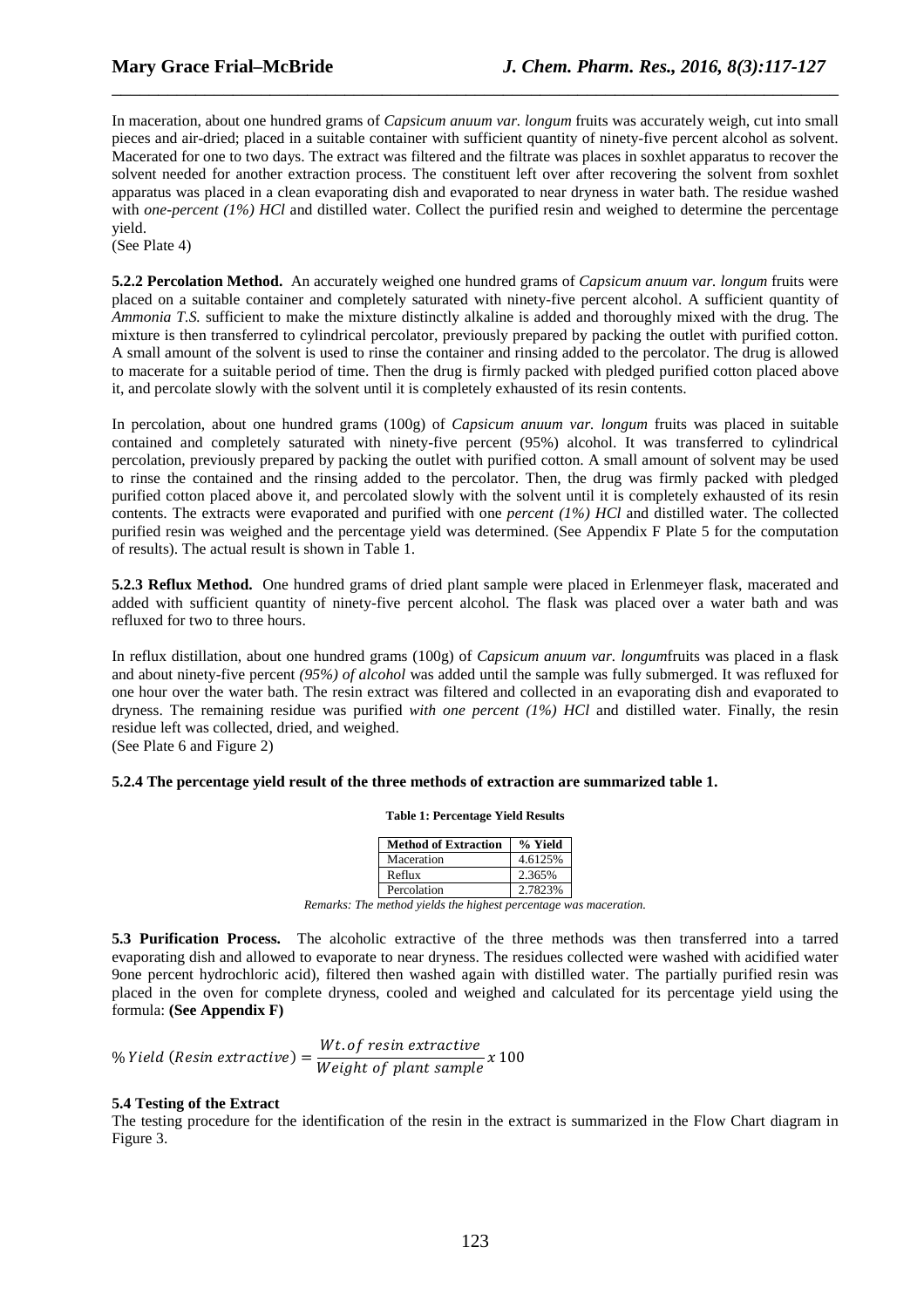#### **5.4.1 Preliminary Test of the Resin Extractive from the** *Capsicum anuum var. longum* **Fruits**

Three drops of Phloroglucinol test solution and few drops of Sulfuric acid were added to the resin extractive. It formed a reddish-brown coloration, which indicated the presence of resin in the plant sample. The actual result was shown on Table 2.

\_\_\_\_\_\_\_\_\_\_\_\_\_\_\_\_\_\_\_\_\_\_\_\_\_\_\_\_\_\_\_\_\_\_\_\_\_\_\_\_\_\_\_\_\_\_\_\_\_\_\_\_\_\_\_\_\_\_\_\_\_\_\_\_\_\_\_\_\_\_\_\_\_\_\_\_\_\_



**Figure 3: Flowchart of the Testing Procedure for the Determination of the Presence of Resin in the Extract Identification of the Resin** 

#### **5.4.2Physical Test**

The results of the test of the extract are summarized Table 3.

#### **Table 3: Physical Test Result of Resin**

| <b>Physical Test</b>                                | <b>Results</b>                                                                                     |
|-----------------------------------------------------|----------------------------------------------------------------------------------------------------|
| Color                                               | Greenish-black                                                                                     |
| Odor                                                | Pungent odor                                                                                       |
| Appearance                                          | Sticky mass and syrupy                                                                             |
| Solubility                                          | Soluble in organic solvent such as alcohol, ether, benzene, and chloroform but insoluble in water. |
| Remarks: Results shows the physical test performed. |                                                                                                    |

#### **5.4.3Chemical Test**

**Phloroglucinol Test -** Three drops of phloroglucinol and few drops of sulfuric acid was added to the resin extractive. A formation of reddish-brown coloration indicated the presence of resin.

**Phtalein Test** – Three drops of resorcinol was added to one milliliters of resin extractive and was heated over a water bath. It made alkaline with NaOH after cooling. Formation of gravish precipitate indicates of resins.

**Flame Test** – A piece of copper wire was used to dip in the resin extract then it was introduced to the flame. Results of the Chemical Test are summarized Table 4.

| <b>Test Performed</b> | <b>Expected Result</b>   | <b>Actual Results</b> |
|-----------------------|--------------------------|-----------------------|
| Phloroglucinol Test   | Reddish-brown coloration | Red coloration        |
| <b>Phtalein Test</b>  | Grayish precipitate      | Grayish precipitate   |
| <b>Flame Test</b>     | Smoky flame              | Smoky flame           |

#### **Table 4: Results of Chemical Test of Resins**

*Remarks: The actual result conforms to the expected result that indicates the presence of resins.*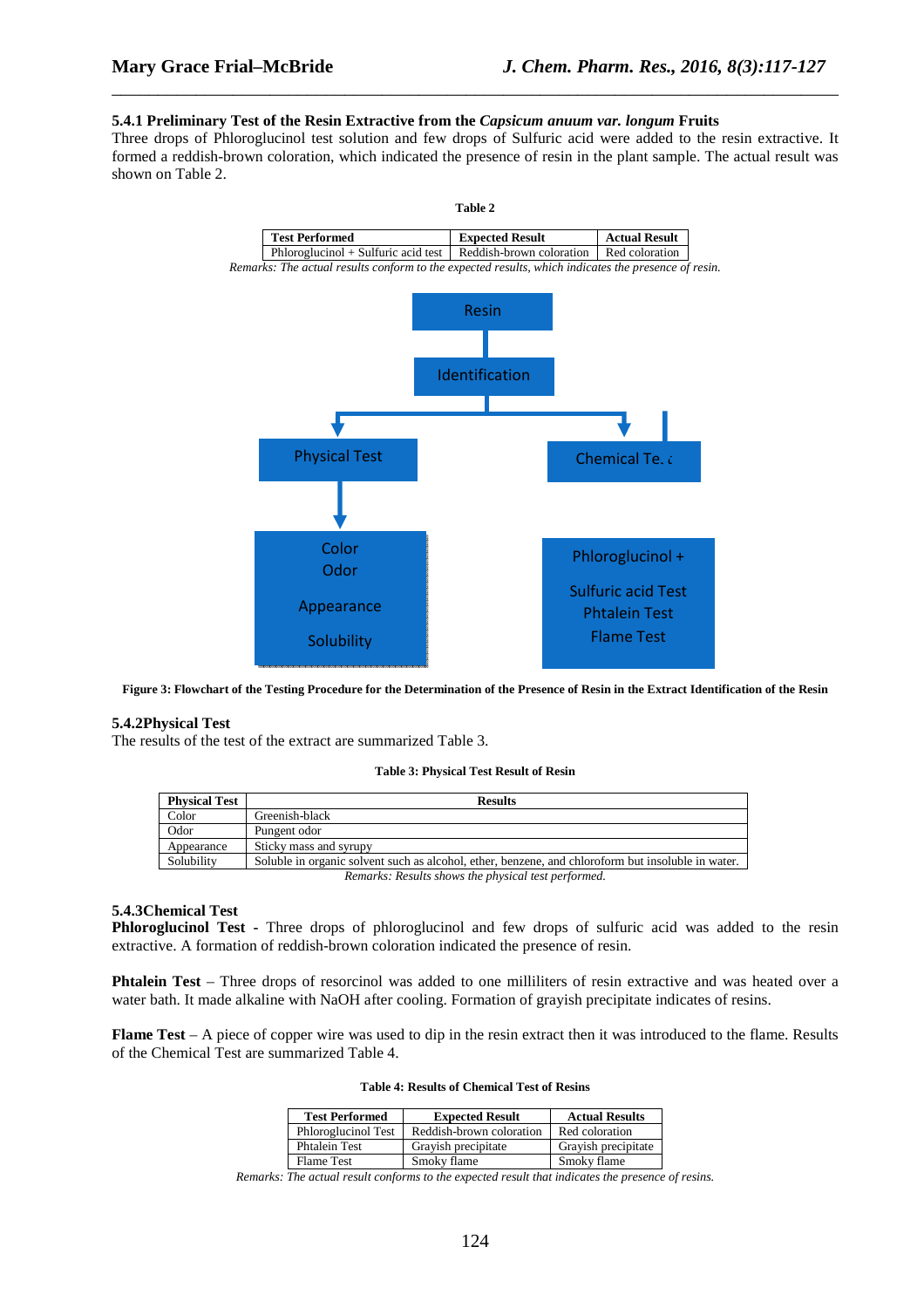## **RESULTS AND DISCUSSION**

\_\_\_\_\_\_\_\_\_\_\_\_\_\_\_\_\_\_\_\_\_\_\_\_\_\_\_\_\_\_\_\_\_\_\_\_\_\_\_\_\_\_\_\_\_\_\_\_\_\_\_\_\_\_\_\_\_\_\_\_\_\_\_\_\_\_\_\_\_\_\_\_\_\_\_\_\_\_

This section presents the summary of findings as well as the conclusion of the study.

#### **1. Collection and Preparation of Plant Sample**

The fruits of *Capsicum anuum var. longum* were gathered and collected by hand picking from the Central markets of Metro Manila and surrounding provinces. The plant sample collected were washed, cut into small pieces and air dried.

## **2. Extraction and Purification of the Resin**

The extraction of resin was carried out using the three methods, of maceration, percolation and reflux using ninetyfive percent alcohol as the solvent. The crude extract was evaporated to dryness and partially purified by using one percent HCl acid and distilled water to remove the impurities present in the extract. The percentage yield obtain in maceration, percolation and reflux are 4.6125%, 2.7823% and 2.365% respectively.

## **3. Preliminary Test of the resin Extractive from the Fruit of** *Capsicum anuum var. longum*

The preliminary test for resin was performed by using phloroglucinol and sulfuric acid test, the result was the appearance of a reddish brown color upon addition of the said solution.

The resin of *capsicum anuum var. longum* gave a greenish-black color, a pungent odor and appeared as a sticky mass. The resin extractive was soluble in the following organic solvent s such as alcohol, ether acetone, and chloroform but is insoluble in inorganic solvents such as water. The chemical test used was phloroglucinol and sulfuric acid test, phtalein test, and flame test which gives a reddish brown coloration, a grayish precipitate and a smoky flame respectively.

## **CONCLUSION**

The following conclusions presented below were based on the results of the tests performed from the fruit of *Capsicum anuum var. longum.*

1. The preliminary test shows that crude extract of the fruit from *Capsicum anuum var. longum* contains resin.

2. Maceration, percolation, and reflux are methods which can be used to extract resin from the fruit of *Capsicum anuum var. longum.*

3. Identification test such as phloroglucinol + sulfuric acid test, phtalein test, and flame test confirmed the presence of resin.

Based on the results of the study, the researcher recommend the following:

1. An investigation of the antimicrobial property of the resin of *Capsicum anuum var. longum* fruits should be undertaken.

2. Extraction and isolation of the constituents using different solvents and methods of extraction should be attempted.

3. There should be more cultivation and propagation of *Capsicum anuum var. longum to make the* fruits to be more accessible and available for experimental use.

4. Dosage formulation of *Capsicum anuum var. longum* fruit should be established.

5. A more sophisticated method of analysis should be conducted such as the use of instruments like an infrared spectroscopy, to determine the functional group present in the fruit sample.

6. Higher concentrations of the resin extract should be prepared for use in the antimicrobial test.

## **Acknowledgement**

The author wishes to thank the University of the Philippine Institute of Chemistry for the use of their laboratory in the chemical analysis of the resin extract from *capsicum annum var. longum.* The author also wishes to acknowledge the editorial assistance extended by Dr. Roger D. Posadas and has staff at the Research and Innovation Center, LPU-Cavite.

## **REFERENCES**

[1] Ansel, H.C. et al., Pharmaceutical Dosage Form and Drug Delivery System, 9<sup>th</sup> edition USA Lippincott Williams and Wilkins, **2011**

[2] Benton, W, Compion's Pictures Encyclopedia, Vol. 2. F.E. Compton Co.

[3] Committee on Revision, Remington's Pharmaceutical Sciences,  $17<sup>th</sup>$  ed. Easton, Pennsylvania: Mack Publishing Co., **1995**

[4] Committee on Revision, Webster 3rd New International Dictionary USA; Merriam Webster, Inc., **1993**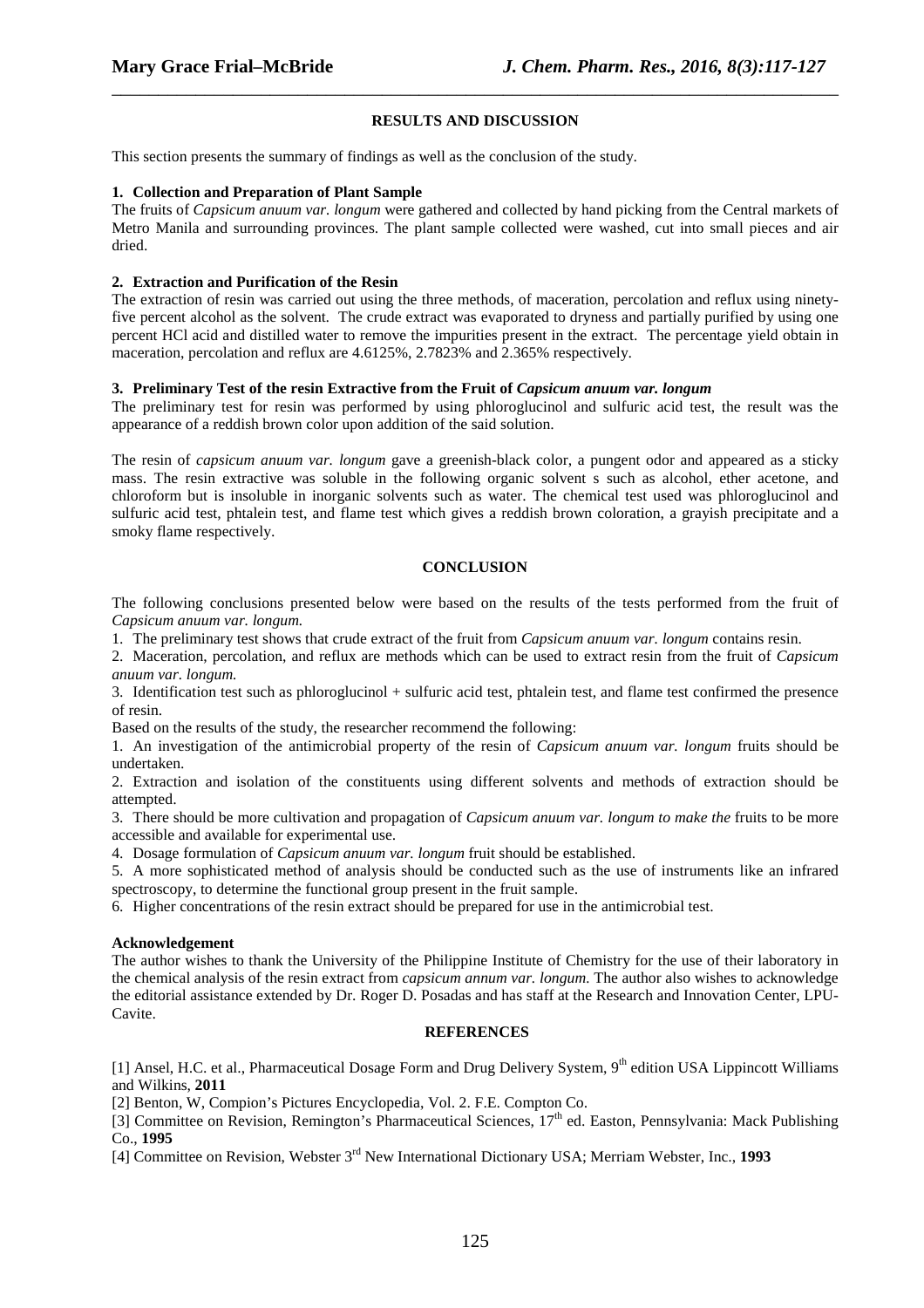[5] Committee on Revision, The United States of Pharmacopeia 22<sup>nd</sup> ed. Rockville, MD United States Pharmacopeia convention, Inc., **1990**

\_\_\_\_\_\_\_\_\_\_\_\_\_\_\_\_\_\_\_\_\_\_\_\_\_\_\_\_\_\_\_\_\_\_\_\_\_\_\_\_\_\_\_\_\_\_\_\_\_\_\_\_\_\_\_\_\_\_\_\_\_\_\_\_\_\_\_\_\_\_\_\_\_\_\_\_\_\_

[6] Erlich, Eugene, et. al., Oxford American Dictionary USA: Oxford University Press, **1980**

[7] Igoe, Judith, Blackiston's Medical Dictionary Mc Graw Hill Inc., **1984**

[8] Limuaco, Olivia M., Laboratory Guide in Plant Chemistry Manila: CEU Press, **1982**

[9] Mish, Frederick, Merriam and Webster Dictionary Merriam Webster, Inc. **1989**

[10] Newman, James R., Harper Encyclopedia Sciences 17th ed. Easton, Pennsylvania: Mach Publishing Co. **1985**

[11] Osol, Arthur, Remington's Pharmaceutical Sciences,  $16<sup>th</sup>$  ed. Easton, Pennsylvania: 18042: Mack Publishing Co., **1980**

[12] Osol, Arthur, United States Pharmacopeia, 18<sup>th</sup> ed. Mack Publshing Co., Easton, PA

[13] Perez, Theresaf R. et. al., Laboratory Manual in Microbiology with Parasitology, Manila: CEU Press, **1996**

[14] Quisumbing, Eduardo, Medicinal Plants of the Philippines, Quezon City: Katha Publishing Co., Inc., **1978**

[15] Russel, Dr. Alice B., Poisonous Plants of North Carolina, North Carolina State University, **1997** Internet

[16] Toledo, Imelda C., An expectorant Syrup from the Alkaloid of *Capsicum anuum var. longum,* CEU, Mendiola, Manila, **1987**

[17] Tortora, Gerard, et.al., Microbiology An Introduction, The Benjamin Cummings Publishing Co., Inc.

[18] Tyler, Varro E. et. al., Pharmacognosy 600 Washington Square Philadelphia, PA USA: Lea and Febiger, **1988**

[19] Volk, Wesley A., et.al., Basic Microbiology New York: Harper and Row Inc., **1984**

[20] Dr. K. A. Hammer, Department of Microbiology, The University of Western Australia, Qeen Elizabeth II Medical Centre, Nedlands, Western Australia 6009). Antimicrobial activity of essential oils and other plant extracts [21] Sarah Shayan, Saeide Saeidi, Antibacterial and antibiofilm activities of extract *Capsicum annuum* L. on the growth and biofilm formation of common pathogenic strains

[22] M. F. Hasa, R. Das, Alam Khan, M.S. Hossain and M. Rahman The Determination of Antibacterial and Antifungal Activites of Polygonum hydropiper (L.) Root Extract

[23] Koleva G. Liljana, maksimova Viktorija, Serafimovska D. Marija, Gulabovski Rubin, Ivanovska J. Emilija The Effect of Different Methods of Extraactions of Capsaicin on its content in the Capsicum Oleoresins

[24] M.A. Calvo, E.L Arosomena, C. Shiva and C. Adelantado Antimicrobial activity of plant natural extracts and essential oils

## **APPENDIX F Computation of Percentage Yield**

The percentage yield of the resin extractive by maceration were calculated:

| Data:                                  |              |
|----------------------------------------|--------------|
| Weight of the sample                   | $=100g$      |
| Weight of evaporating dish             | $= 48.5718g$ |
| Weight of evaporating dish $+$ extract | $= 53.1843g$ |
| Weigh of the resin extractive          | $= 4.6125g$  |

$$
\% yield = \frac{Weight\ of\ the\ resin\ extractive}{Weight\ of\ sample} x100
$$

% yield 
$$
=
$$
  $\frac{4.6125g}{100g}x100$ 

% vield =  $4.6125%$ 

The percentage yield of the resin extractive by reflux method were calculated Data:

| Weight of the sample                                 | $=100g$     |
|------------------------------------------------------|-------------|
| Weight of evaporated dish                            | $= 42.287g$ |
| Weight of evaporating $\text{dish} + \text{extract}$ | $= 44.625g$ |
| Weigh of the resin extractive                        | $= 2.365g$  |

% yield  $=$   $\frac{Weight\ of\ the\ resin\ extractive}{M\ cisk\ of\ sound}$  $Weight of sample$   $x100$